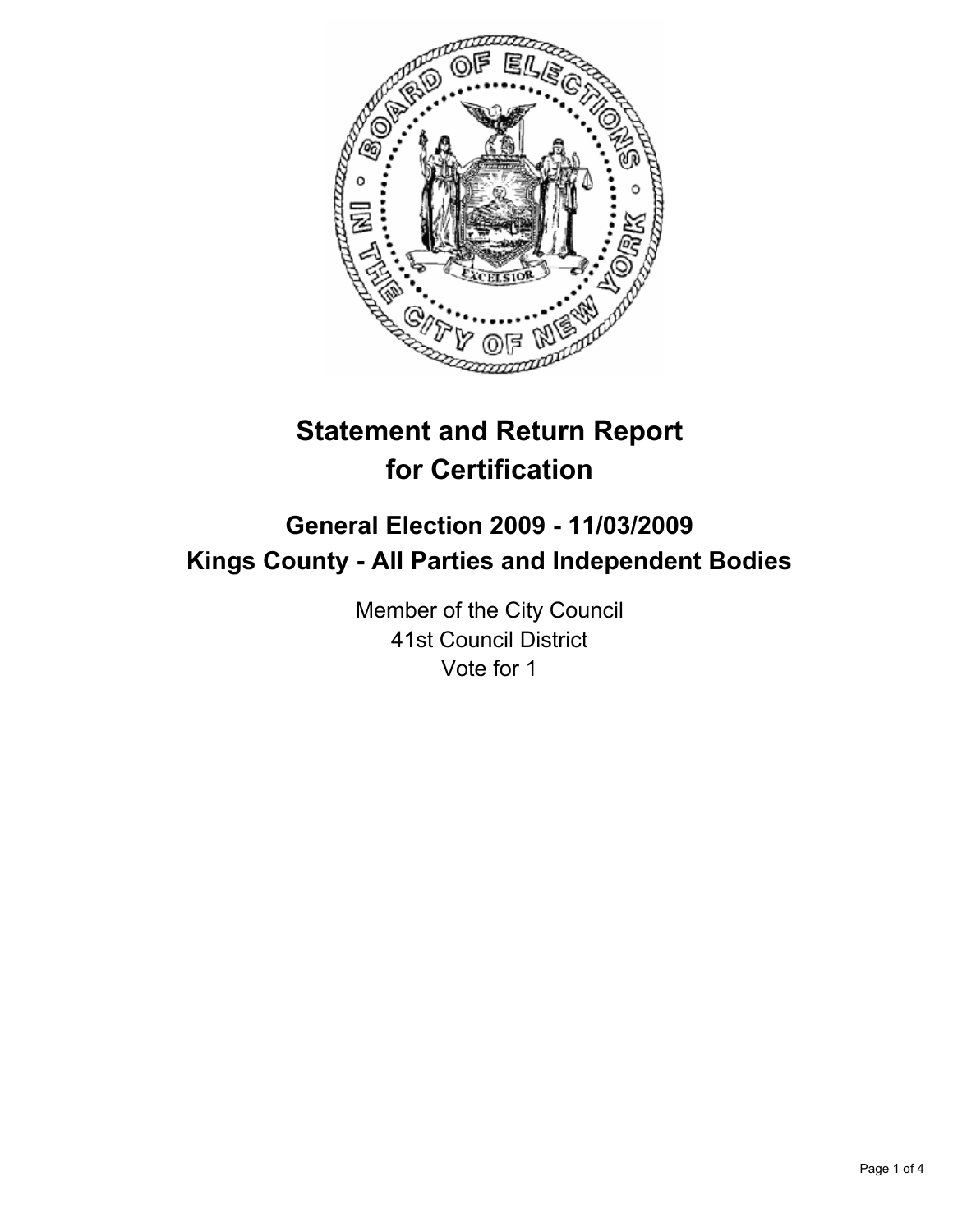

## **Assembly District 43**

| PUBLIC COUNTER             | 2,097 |
|----------------------------|-------|
| <b>EMERGENCY</b>           | 20    |
| ABSENTEE/MILITARY          | 62    |
| AFFIDAVIT                  | 23    |
| <b>Total Ballots</b>       | 2,202 |
| DARLENE MEALY (DEMOCRATIC) | 1,551 |
| ROSE LANEY (REPUBLICAN)    | 111   |
| <b>Total Votes</b>         | 1,662 |
| Unrecorded                 | 540   |

#### **Assembly District 54**

| PUBLIC COUNTER             | 30 |
|----------------------------|----|
| <b>EMERGENCY</b>           | 0  |
| ABSENTEE/MILITARY          |    |
| AFFIDAVIT                  | 0  |
| <b>Total Ballots</b>       | 31 |
| DARLENE MEALY (DEMOCRATIC) | 24 |
| ROSE LANEY (REPUBLICAN)    | 0  |
| <b>Total Votes</b>         | 24 |
| Unrecorded                 |    |

## **Assembly District 55**

| <b>PUBLIC COUNTER</b>      | 9,905  |
|----------------------------|--------|
| <b>EMERGENCY</b>           | 45     |
| ABSENTEE/MILITARY          | 91     |
| <b>AFFIDAVIT</b>           | 145    |
| <b>Total Ballots</b>       | 10,186 |
| DARLENE MEALY (DEMOCRATIC) | 7,334  |
| ROSE LANEY (REPUBLICAN)    | 353    |
| HERBERT (WRITE-IN)         |        |
| TRACEY BOYLAND (WRITE-IN)  | 44     |
| <b>Total Votes</b>         | 7,732  |
| Unrecorded                 | 2,454  |

## **Assembly District 56**

| <b>PUBLIC COUNTER</b>             | 2,980 |
|-----------------------------------|-------|
| <b>EMERGENCY</b>                  | 138   |
| ABSENTEE/MILITARY                 | 35    |
| AFFIDAVIT                         | 62    |
| <b>Total Ballots</b>              | 3,215 |
| DARLENE MEALY (DEMOCRATIC)        | 2,369 |
| ROSE LANEY (REPUBLICAN)           | 96    |
| MARK WINSTON (WRITE-IN)           | 2     |
| MARK WINSTON GIRIFFITH (WRITE-IN) |       |
| TRACY L BOYLAND (WRITE-IN)        |       |
| <b>Total Votes</b>                | 2,469 |
| Unrecorded                        | 746   |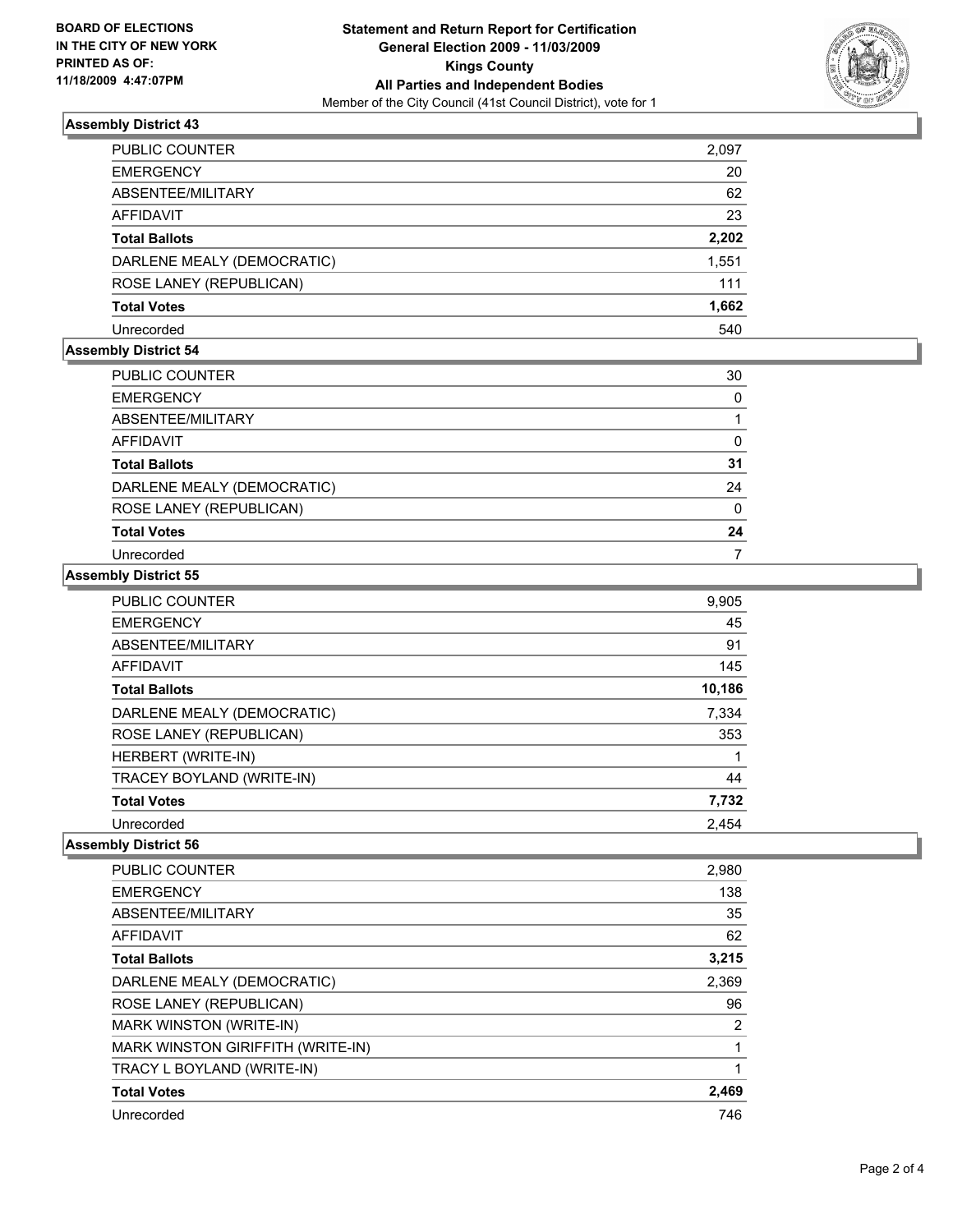

## **Assembly District 58**

| <b>PUBLIC COUNTER</b>      | 2,758 |
|----------------------------|-------|
| <b>EMERGENCY</b>           | 0     |
| ABSENTEE/MILITARY          | 38    |
| AFFIDAVIT                  | 35    |
| <b>Total Ballots</b>       | 2,831 |
| DARLENE MEALY (DEMOCRATIC) | 2,176 |
| ROSE LANEY (REPUBLICAN)    | 77    |
| <b>Total Votes</b>         | 2,253 |
| Unrecorded                 | 578   |